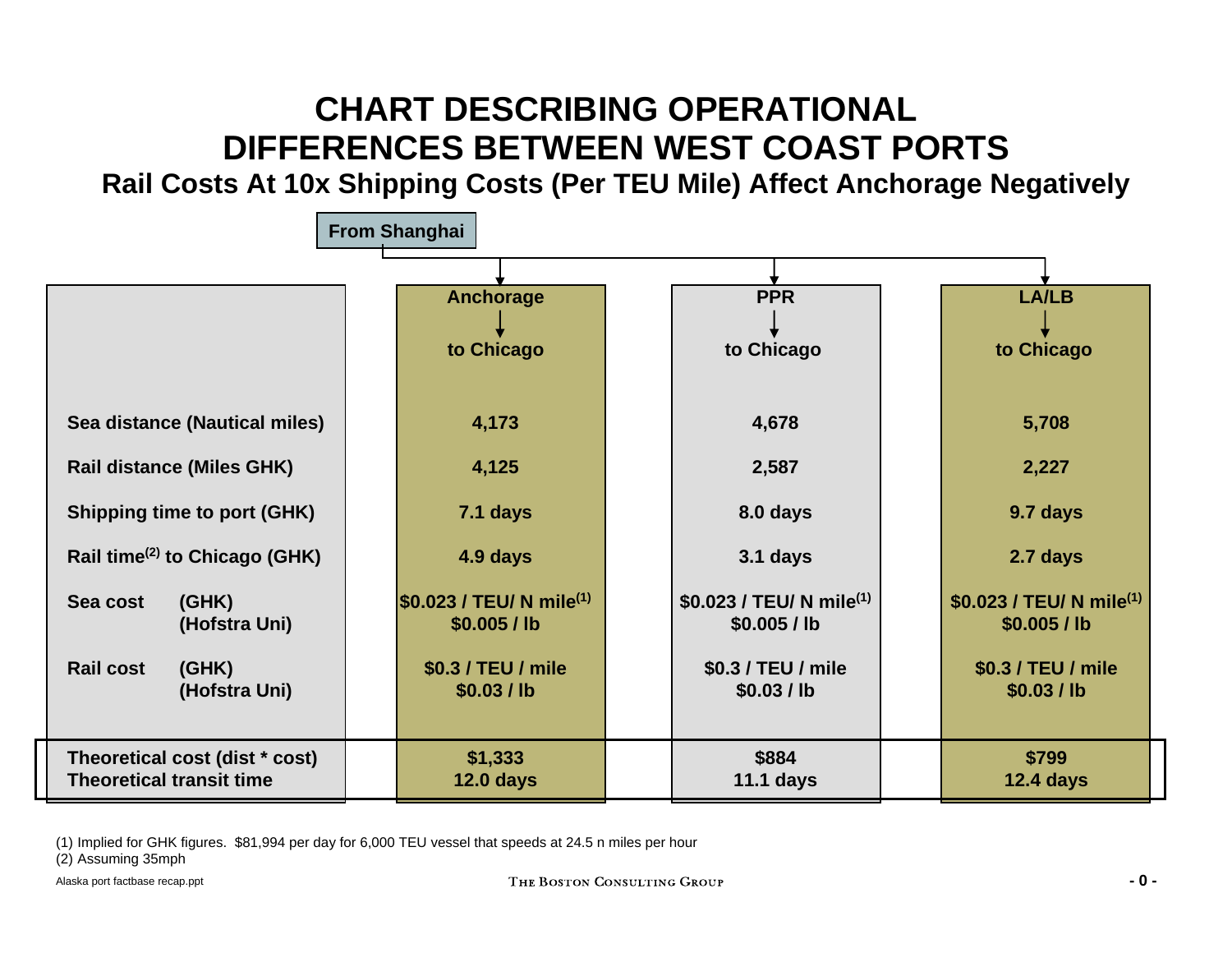## **ANCHORAGE A HIGH-COST PORT –WOULD DEPEND ON EXCESS DEMAND FOR WEST COAST PORT CAPACITYHowever Shipping Cost A Small Portion Of Overall Costs to the Consumer**



(1) BCG Experience, based on 102 washers per 40' High Cube allocation

Alaska port factbase recap.ppt **-1-** THE BOSTON CONSULTING GROUP **-1-**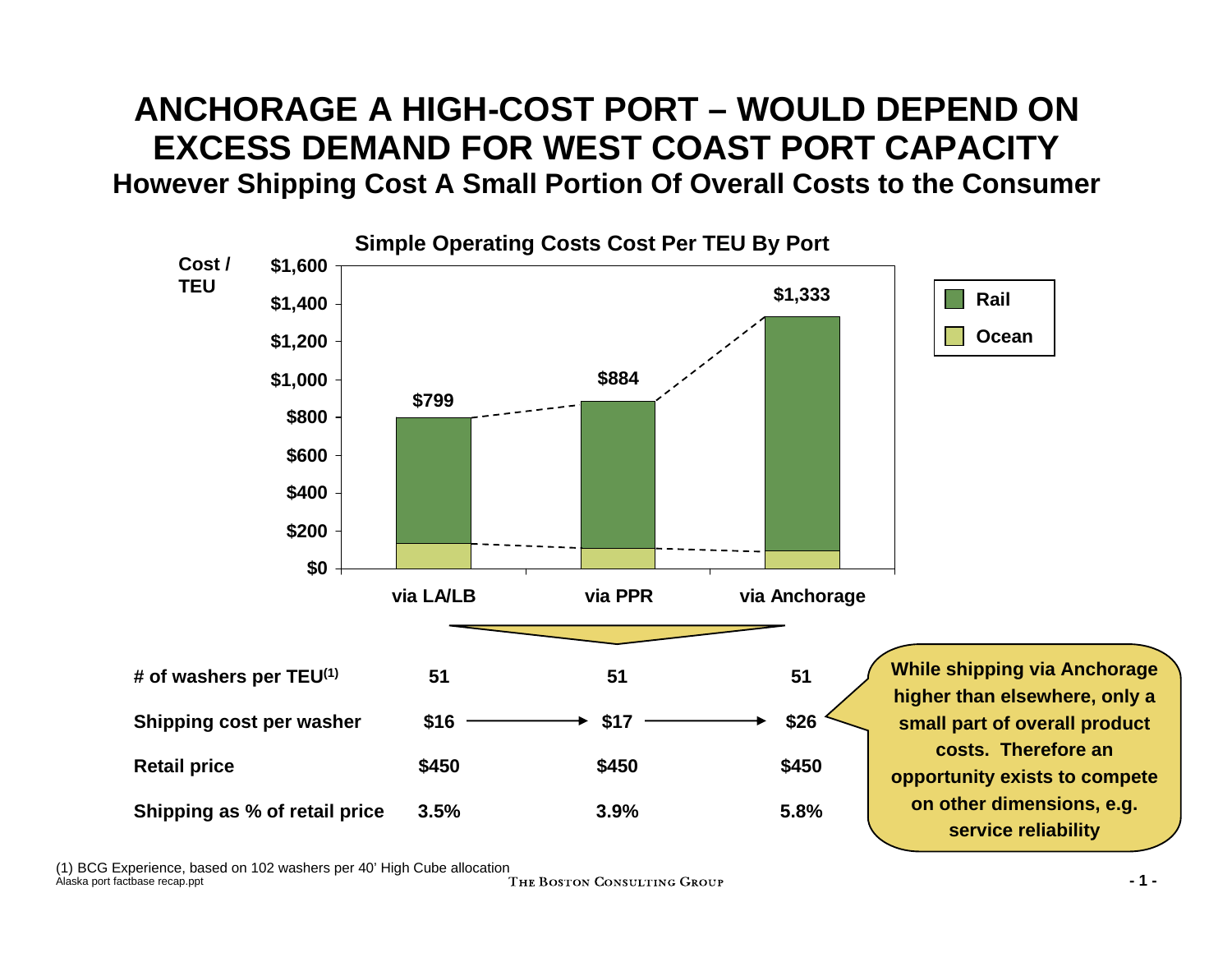### **GHK FINDINGS SHOW ANCHORAGE IN A POOR COST POSITION Driven By High Rail Costs, Despite Lowest Overall Landed Cost**

Figure 5.3 Port Choice Driver: Total through cost comparisons PRC to Chicago



### **Anchorage A High Cost Anchorage A High Cost Port O Port Onn An Operatin An Operating Basis Before Account g Basis Before Accounting For Capital Cost ing For Capital Cost**

Note: Cost estimates here are round trip and include more detailed costs: turnaround times, waiting times, load factors, etc.

#### Alaska port factbase recap.ppt **-2-**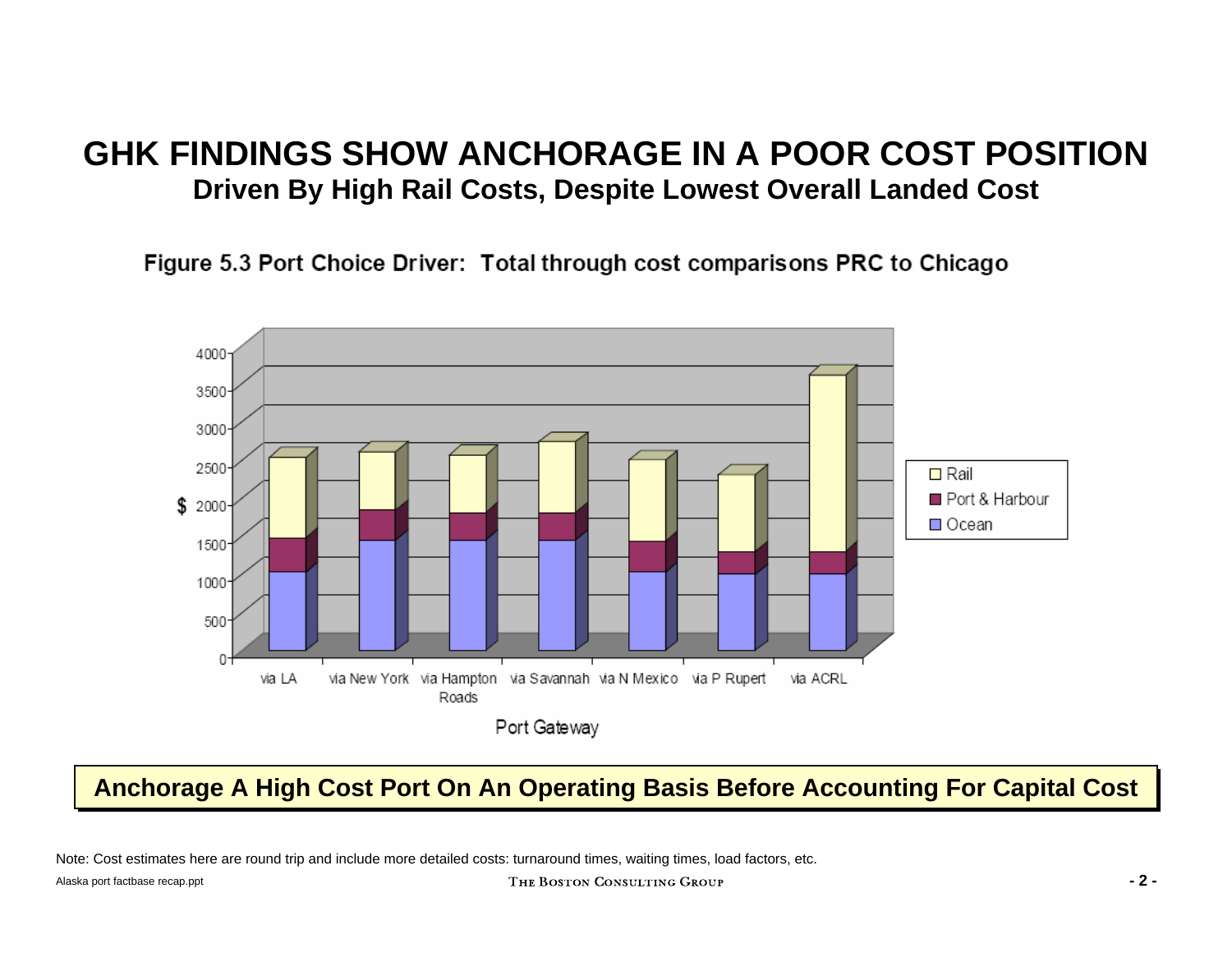## **2025 CAPACITY GAP ~9M TEUs EVEN WITH OPTIMISTIC EXPANSIONAssuming 6% Growth In TEUs From 2005 Levels For Key Pacific Coast Ports**

![](_page_3_Figure_1.jpeg)

(1) Vancouver, Long Beach, Los Angeles, Oakland, Seattle, Portland, Tacoma

- (2) Vancouver productivity was highest at 5,438 TEUs/Acre
- $(3)$ Prince Rupert at 2M TEUs and Punta Colonet at 6M TEUs

Source: AAPA; BCG Analysis